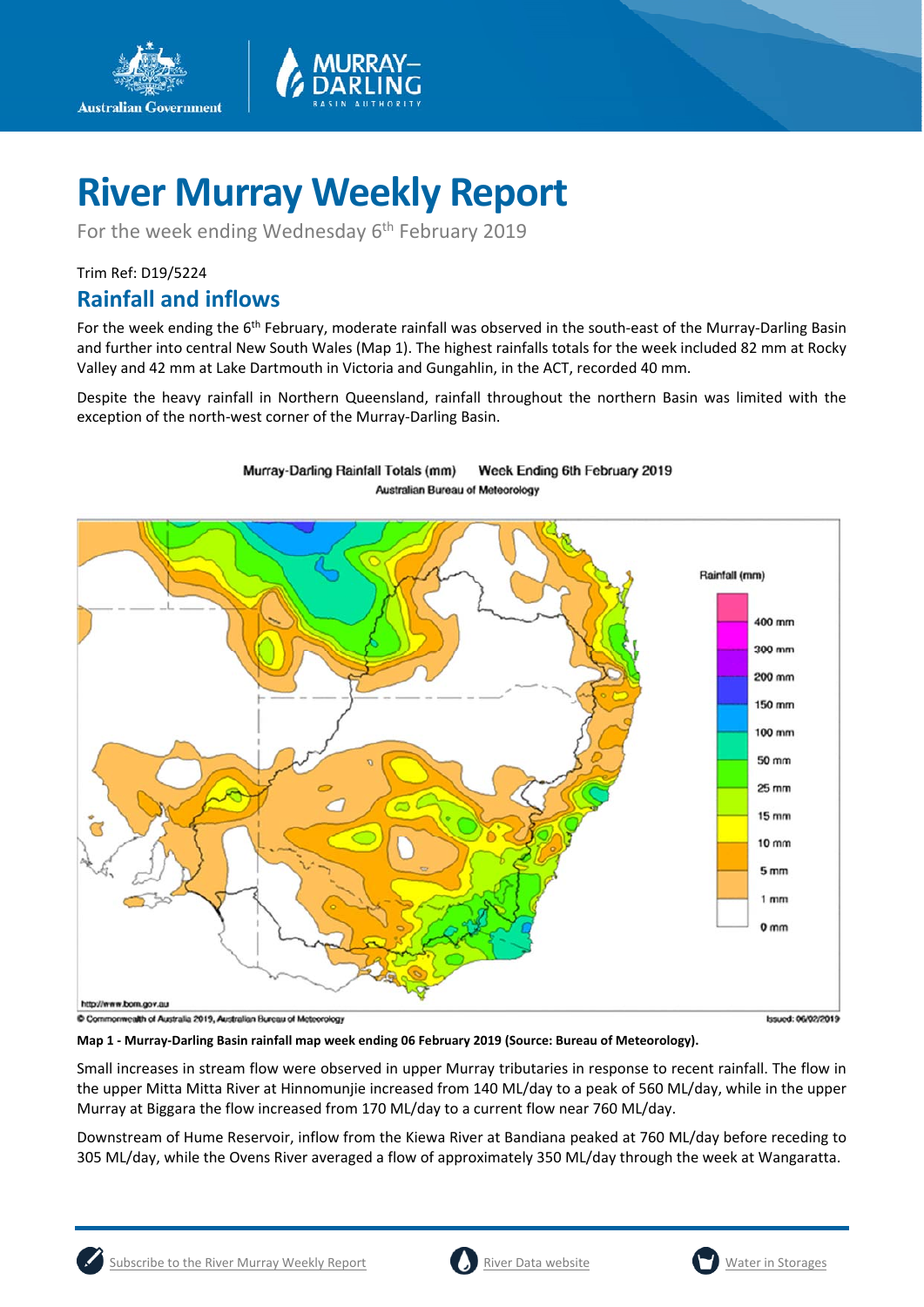## **January 2019 Summary**

The Bureau of Meteorology (BoM) reports that January 2019 rainfall was below average across much of the northern Basin, with lowest on record rainfall recorded across large areas of southern Queensland (Map 2). Below average rainfall was also observed throughout much of Victoria and South Australia. Across the Basin as a whole the BoM reported an area-average rainfall for the Murray-Darling Basin in January of 16.2 mm. This is 71% below the longterm average and makes January 2019 the 11th driest January in 120 years of historical records.

River Murray system inflows for the month of January totalled approximately 100 GL which is well below the month's long-term median of 193 GL. In comparison with historical records since 1891, around 8% of January monthly totals have been lower than the inflows observed in in 2019.



**Map 2 – Murray-Darling Basin rainfall deciles for January 2019 (Source: Bureau of Meteorology)** 

The BoM reports that January 2019 was an exceptionally warm month. Australian temperatures in January 2019 were the warmest on record in terms of mean, maximum and minimum temperatures. Persistent stable and sunny conditions brought sustained and unprecedented heatwaves throughout the Murray-Darling Basin, with multiple sites within the Basin observing record maximum temperatures. Temperatures at Bourke Airport set a NSW state record, recording temperatures above 40 °C for 21 consecutive days. The BoM has released a special climate statement concerning the extended period of heatwaves over much of Australia during December 2018 and January 2019.



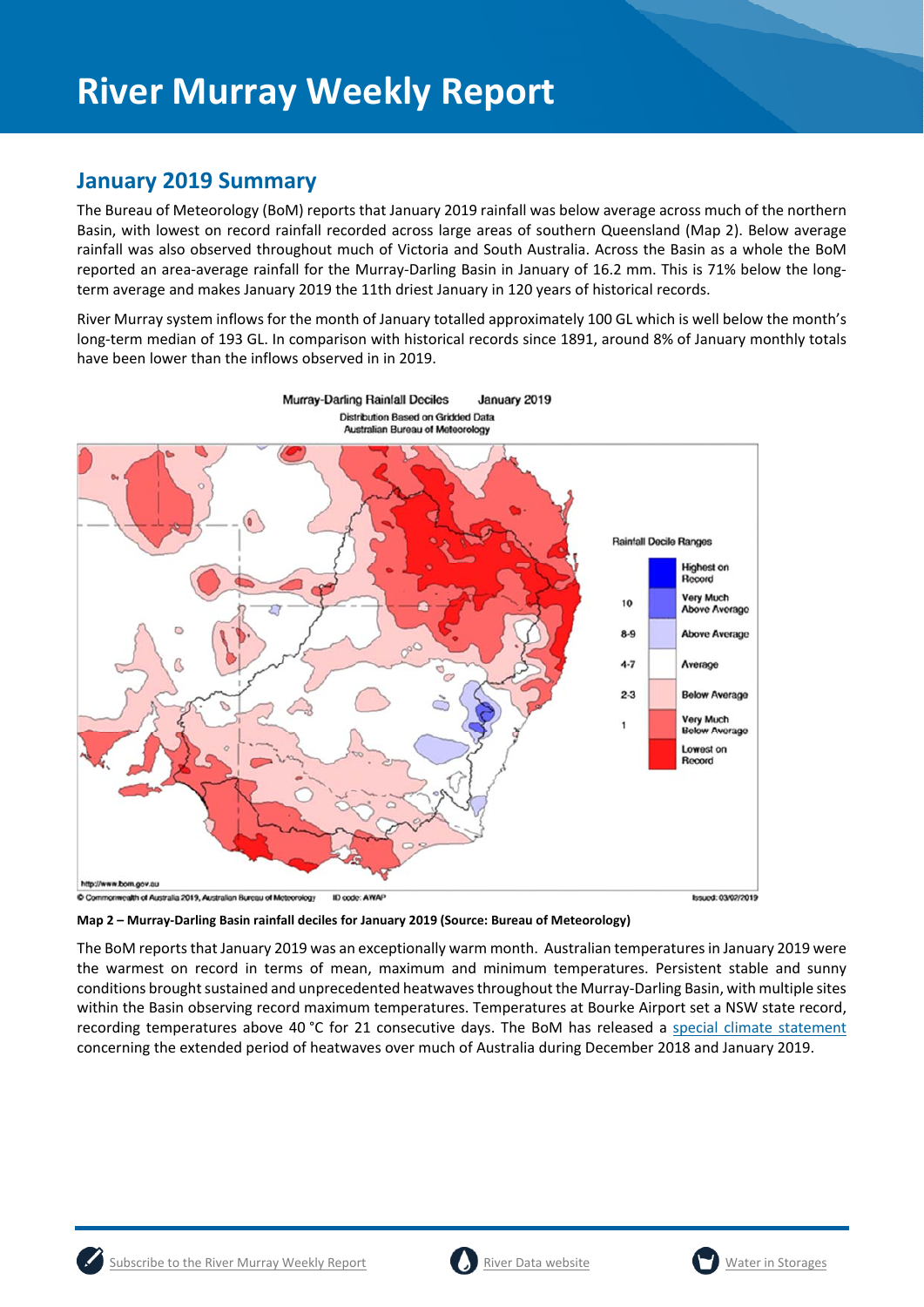

**Map 3 – Maximum and minimum temperature deciles for January 2019 (Source: Bureau of Meteorology)**

### **River operations**

- **IVT deliveries from the Goulburn Valley to the Murray continue**
- **Transfers from Dartmouth Reservoir to Hume Reservoir continue**
- **Lock 26 at Torrumbarry is closed for urgent repairs and maintenance**

#### **System operations**

Despite December and January observing the warmest monthly temperatures on record including unprecedented heatwave conditions, all consumptive demands were able to be supplied along the River Murray. Over the coming week there is a low risk of a shortfall (based on current demands, weather forecasts and operations) whilst flows remain sufficiently high along the Murray.

River Murray Operations will continue to update communities on the risk of any shortfall (i.e. not meeting demands) during this warm weather via the weekly report.



**Figure 1 – MDBA active storage for the period June 2000 to present** 



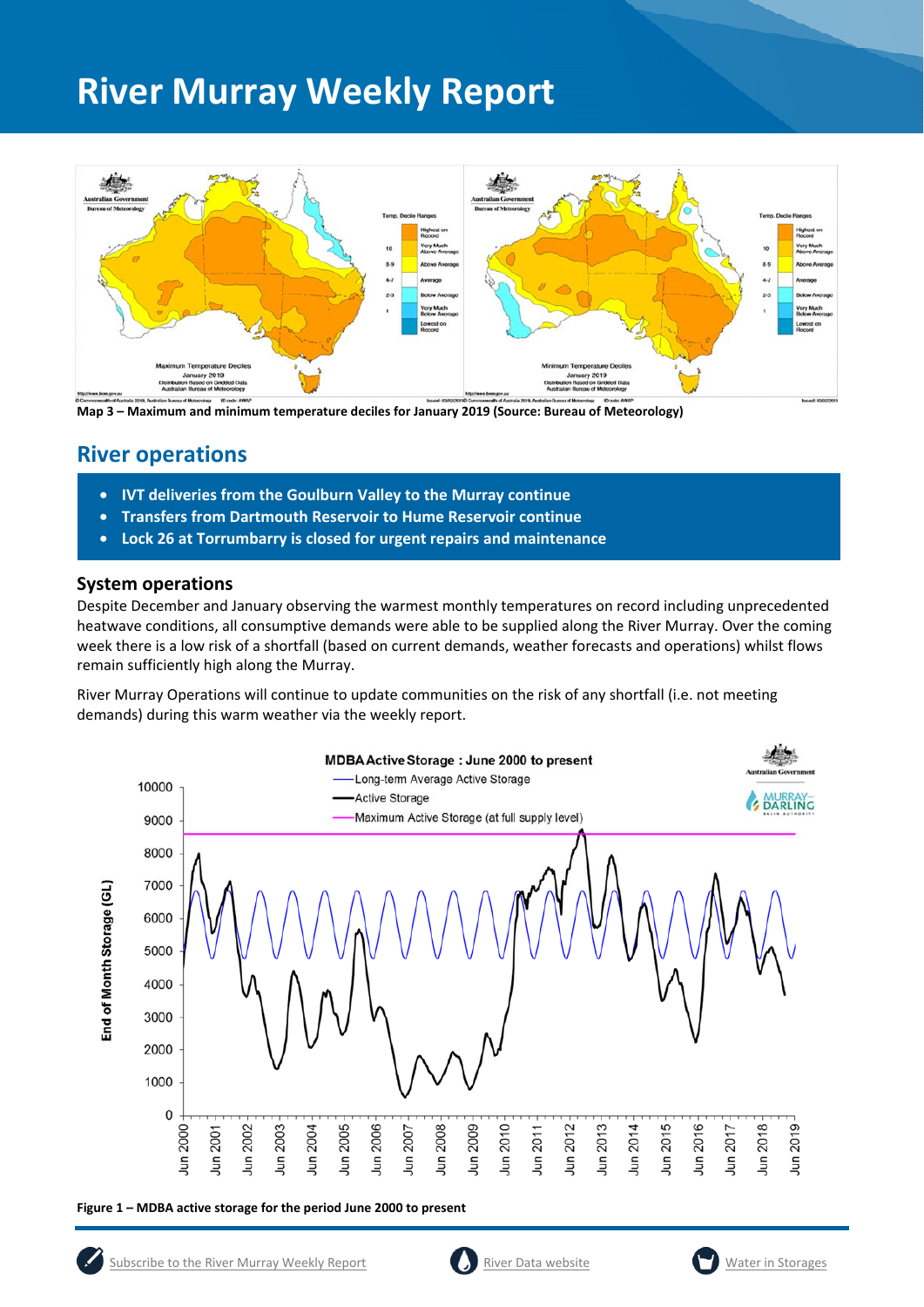The MDBA active storage volume decreased by 86 GL this week to 3,705 GL (44% capacity) (figure 1). This is approximately 2,000 GL below the long term average for the start of February.

The **Dartmouth Reservoir** storage volume decreased by 31 GL to 2,559 GL (66% capacity). The release from Dartmouth reservoir, measured at Colemans, averaged near 5,000 ML/day. Throughout February, the flow is expected to cycle between the current flow and 3,800 ML/day to assist in reducing erosion impacts caused by sustained high river flows. The rate and timing of transfers to Hume for the coming months will depend on climatic conditions, storage inflows and demands over the coming months. Water stored in Dartmouth Reservoir is generally maintained as the system's drought reserve and is called upon in dry seasons when the downstream storages have insufficient water to meet demands.

At **Hume Reservoir**, the storage volume continued to decline, reducing by 25 GL to 960 GL (32% capacity). A red level warning (high alert) for blue-green algae was issued in late January for Lake Hume. Current environmental conditions are well suited to algal growth due to prevailing hot weather and warm water temperatures that help promote blue-green algal blooms. The release from Hume is currently targeting 11,500 ML/day.

Downstream at **Lake Mulwala** the level is currently 124.84 m AHD, which is within the normal operating range (124.6 to 124.9 m AHD). Diversions to the major irrigation offtakes reduced slightly over the past week compared to the week before. Diversion to Yarrawonga Main Channel averaged near 550 ML/day, while on the New South Wales side Mulwala Canal diversion averaged around 3,450 ML/day. Of the diversion to Mulwala Canal, approximately 2,200 ML/day is being diverted around the Barmah Choke through Murray Irrigation Limited (MIL) infrastructure and released into the River Murray (Perricoota escape), Wakool River (Wakool escape), Edward River (Edward escape) and Billabong Creek (Finley escape). Similarly, on the Victorian side around 120 ML/day continues to travel through Yarrawonga Main Channel and into the Broken Creek, again to meet demands downstream of the Barmah Choke. The release from **Yarrawonga Weir** is currently targeting 8,800 ML/day and is expected to remain steady over the coming week.

Flows at the **Edward River** and **Gulpa Creek** offtakes are currently around their normal summer regulated flow rates of 1,600 ML/day and 350 ML/day. Diversion into Wakool Main Canal averaged 110 ML/day, and Wakool, Yallakool and Colligen offtakes are passing around 60, 420 and 400 ML/day respectively. The flow in the Edward River downstream of Stevens Weir continues to target channel capacity of around 2,700 ML/day.

Inflow to the Murray from the **Goulburn River**, measured at McCoys Bridge, is currently near 2,600 ML/day and is forecast to increase up to 2,800 ML/day over coming days. The majority of this flow is Goulburn Valley Inter Valley Trade (IVT) water that is being delivered to help meet demands on the River Murray as a result of trade from the Goulburn to the Murray valley. A sustained call of IVT from the Broken Creek, Goulburn River and Campaspe River is likely over the coming months while temperatures are hot, dry and River Murray demands remain high. Information regarding current opportunities for allocation trade between the Goulburn and Murray valleys is available at the Victorian water register website.

National Channel diversions remained around 2,000 ML/day during the past week and are likely to continue around this rate. The **Torrumbarry Weir** release increased to the current flow of 7,900 ML/day, and is expected to the ease over the coming week. Lock 26 at Torrumbarry has been closed to undertake urgent repairs and maintenance. This temporary closure of the lock will not affect the normal operation of Torrumbarry Weir in terms of river flow and water supply. More information can be found on the Goulburn-Murray Water website.

Downstream, the flow at **Swan Hill** has remained fairly steady this week and is currently near 8,250 ML/day.

This week inflows from the **Murrumbidgee River**, measured at Balranald, increased from around 485 ML/day to 570 ML/day as environmental water was delivered to help improve water quality in parts of the Murrumbidgee. The flow at Balranald is expected to remain around the current rate over the next few weeks. More information regarding this environmental action can be found on the MDBA website. The Murrumbidgee IVT balance is currently below 0 GL, preventing the MDBA from calling water from this valley to help meet Murray system demands.

At **Euston**, the weir pool continues to target 20 cm above the full supply level (FSL). If required, the additional volume stored in the Euston weir pool will be used to boost downstream flows during hot and dry periods when





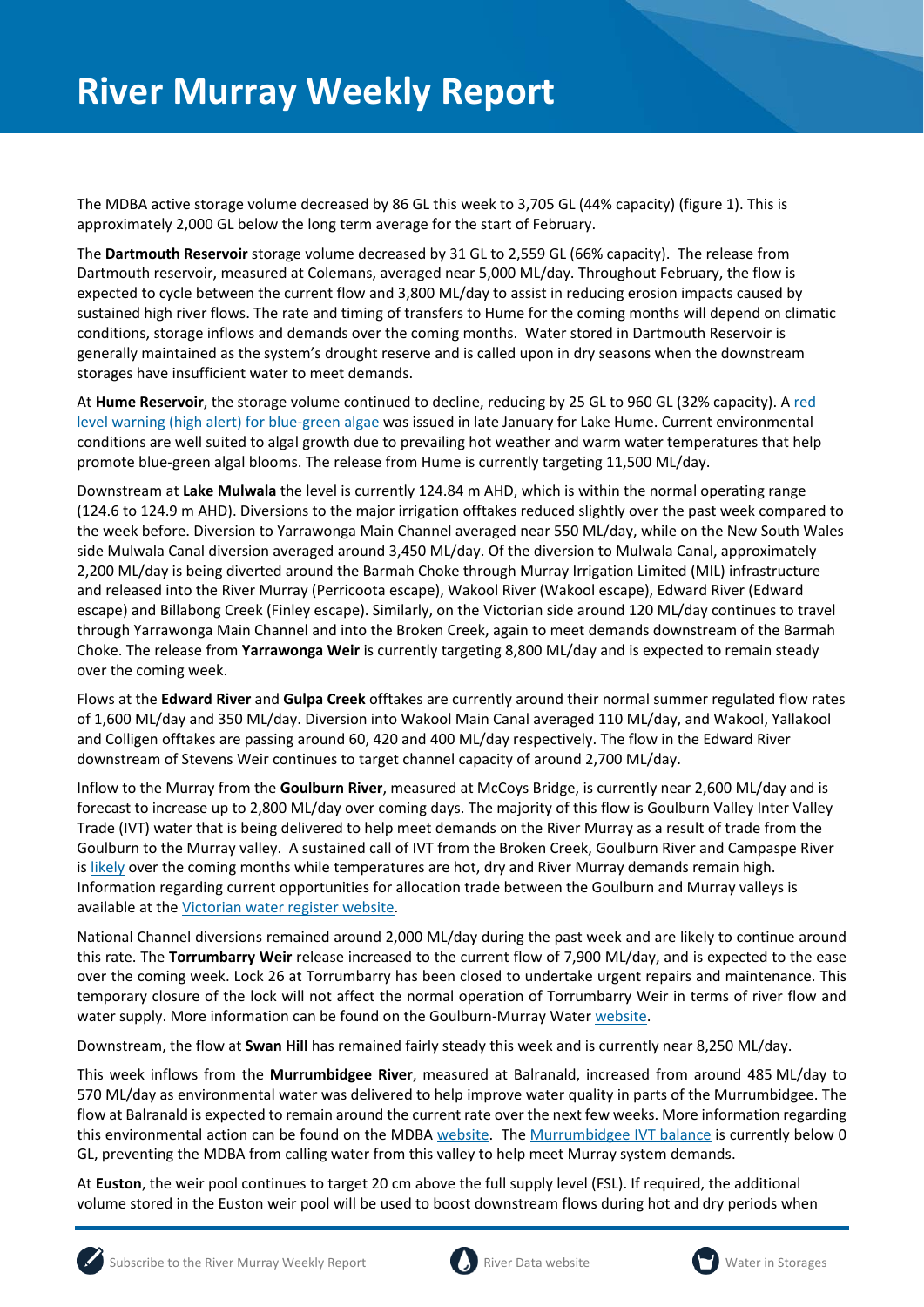irrigation demands are high. The downstream release gradually increased to around 8,700 ML/day and is expected to average near 9,000 ML/day this coming week.

The **Menindee Lakes** storage volume decreased by 4 GL to 38 GL (2% capacity). WaterNSW continues to manage the Menindee Lakes in accordance with the Lower Darling Annual Operations Plan. As part of drought contingency measures within this plan, WaterNSW has installed four temporary block banks across the lower Darling below Pooncarie near Jamesville, below Burtundy near Ashvale, and upstream of Pooncarie at Court Nareen and Karoola. Water held in these pools will assist in maintaining supply to domestic, stock and permanent plantings along the lower Darling.

The release from **Weir 32** is around 40 ML/day this week. Water restrictions remain in place across much of New South Wales as a result of the extensive and on-going drought conditions.

A red level warning (high alert) for blue-green algae is current for parts of the Darling River downstream of Rose Isle (between Bourke and Louth), Lake Wetherell, Lake Pamamaroo, Copi Hollow, Lake Cawndilla and the Lower Darling River at Menindee, Pooncarrie, Tolarno and Burtundy. A visual summary of alert levels in New South Wales is available on the WaterNSW website. The poor water quality conditions in the river has led to fish deaths in the lower Darling River. More information regarding the water quality conditions of the lakes and the lower Darling is available at the WaterNSW website. Information on factors that affect fish is available from NSW Department of Primary Industries website. Information on drought impacts across the Murray-Darling Basin including on fish and operations is available on the MDBA website.

At **Wentworth Weir**, operations continue to target a pool level of around 10 cm above the Full Supply Level (FSL) to assist pumpers in the upper reaches of the Darling River arm of the weir pool. A red alert warning (high alert) for blue-green algae is current for the Wentworth Weir pool, from Merbein downstream to the weir. The downstream release is currently near 5,900 ML/day and is expected remain above 5,000 ML/day over the coming week.

The **Lock 9** weir pool is currently near Full Supply Level (FSL). At **Lock 8**, the weir pool is targeting 50 cm below FSL and the **Lock 7** weir pool is targeting 20 cm below FSL. Over coming week the weir pool levels at Lock 8 and Lock 7 will be further lowered to around 60 cm and 50 cm (respectively) below FSL.

At **Lake Victoria** the storage reduced by 26 GL to 280 GL (56% capacity). The flow to **South Australia** is currently targeting around 7,650 ML/day and is expected to remain steady over the coming week. The current flow to South Australia consists of entitlement flow, traded water and environmental water. Deliveries of environmental water are expected to continue through summer.

The 5-day average water level in the **Lower Lakes** decreased by 4 cm to 0.58 m AHD. Environmental water delivered to South Australia is helping to slow the rate of fall at the Lower Lakes and prolong small barrage releases to maintain connectivity between Lake Alexandrina and the Coorong estuary. Barrage releases have been prioritised for Tauwitchere and Goolwa and all fishways remain open. For more information see the South Australian Department for Environment and Water's latest River Murray flow report.

#### **For media inquiries contact the Media Officer on 02 6279 0141**

ANDREW REYNOLDS Executive Director, River Management



**Australian Government** 







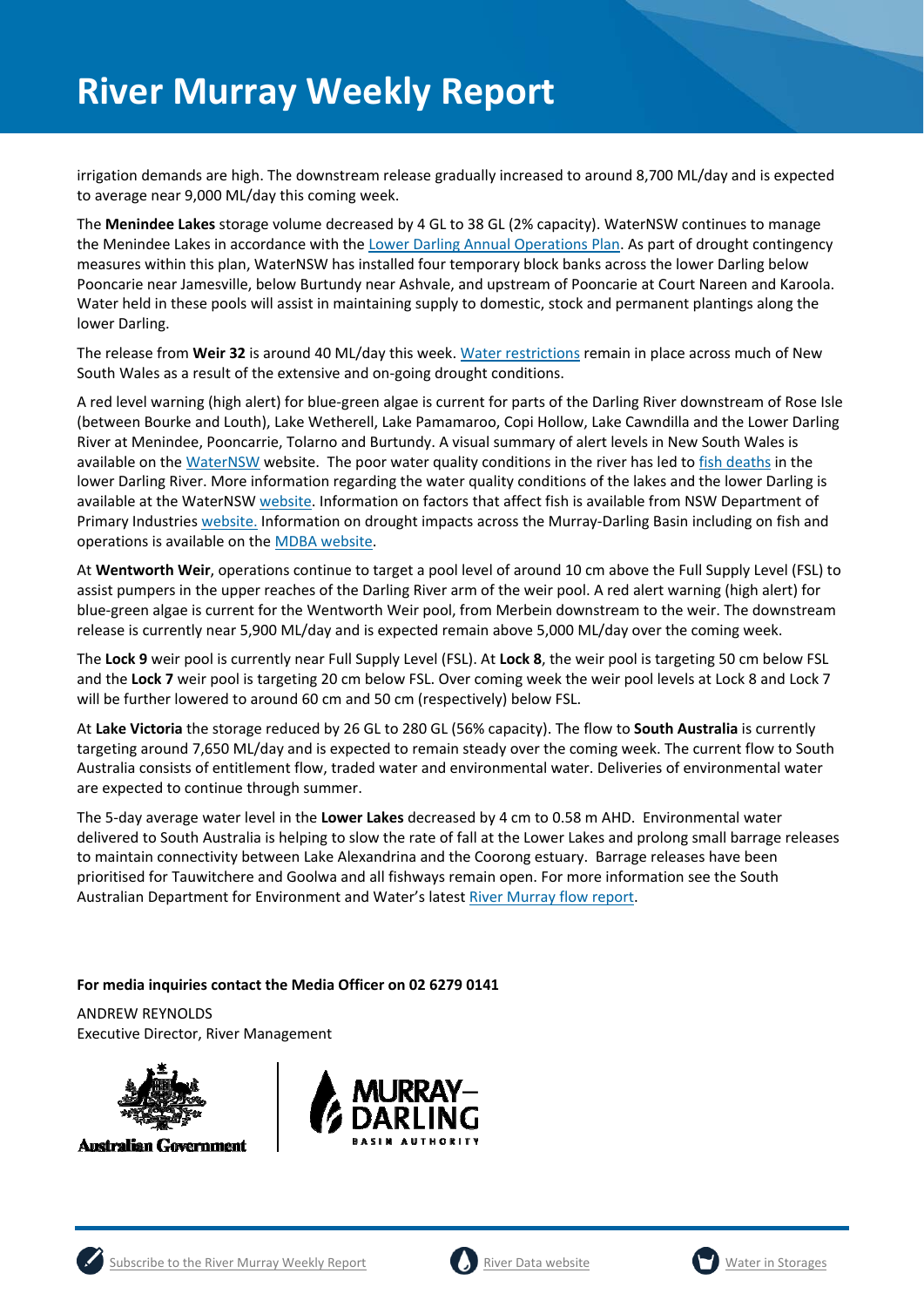#### Water in Storage Week ending Week ending Wednesday 06 Feb 2019

| <b>MDBA Storages</b>             | Full<br>Supply<br>Level | <b>Full</b><br>Supply<br>Volume | Current<br>Storage<br>Level | Storage<br>Current |     | Dead<br>Storage<br>Storage |       | Change in Total<br>Storage for the<br>Week |
|----------------------------------|-------------------------|---------------------------------|-----------------------------|--------------------|-----|----------------------------|-------|--------------------------------------------|
|                                  | (m AHD)                 | (GL)                            | $(m$ AHD)                   | 'GL)               | %   | (GL)                       | (GL)  | (GL)                                       |
| Dartmouth Reservoir              | 486.00                  | 3856                            | 463.71                      | 2 5 5 9            | 66% | 71                         | 2488  | $-31$                                      |
| Hume Reservoir                   | 192.00                  | 3 0 0 5                         | 178.45                      | 960                | 32% | 23                         | 937   | -25                                        |
| Lake Victoria                    | 27.00                   | 677                             | 24.35                       | 380                | 56% | 100                        | 280   | $-26$                                      |
| Menindee Lakes                   |                         | 1 7 3 1 *                       |                             | 38                 | 2%  | (- -)#                     | 0     | $-4$                                       |
| <b>Total</b>                     |                         | 9 2 6 9                         |                             | 3937               | 42% | $\sim$ $\sim$              | 3705  | -86                                        |
| <b>Total Active MDBA Storage</b> |                         |                                 |                             |                    |     |                            | 44% ^ |                                            |

#### **Major State Storages**

| <b>Burriniuck Reservoir</b> | 026     | 366 | 36% |     | 363 | $-20$ |
|-----------------------------|---------|-----|-----|-----|-----|-------|
| <b>Blowering Reservoir</b>  | 631     | 509 | 31% | 24  | 485 | - 14  |
| Eildon Reservoir            | 3 3 3 4 | 592 | 48% | 100 | 492 | $-49$ |

\* Menindee surcharge capacity – 2050 GL \*\* All Data is rounded to nearest GL \*\*

# NSW has sole access to water when the storage falls below 480 GL. MDBA regains access to water when the storage next reaches 640 GL. ^ % of total active MDBA storage

| <b>Snowy Mountains Scheme</b> |                     | Snowy diversions for week ending 05 Feb 2019 |                  |           |                 |
|-------------------------------|---------------------|----------------------------------------------|------------------|-----------|-----------------|
| <b>Storage</b>                | Active Storage (GL) | Weekly Change (GL)                           | Diversion (GL)   | This Week | From 1 May 2018 |
| Lake Eucumbene - Total        | 831                 | n/a                                          | Snowy-Murray     | $+19$     | 591             |
| Snowy-Murray Component        | 442                 | n/a                                          | Tooma-Tumut      | $+3$      | 184             |
| <b>Target Storage</b>         | 460                 |                                              | Net Diversion    | 17        | 407             |
|                               |                     |                                              | Murray 1 Release | $+22$     | 742             |

#### **Major Diversions from Murray and Lower Darling (GL) \***

| <b>New South Wales</b>      | This Week | From 1 July 2018 | <b>Victoria</b>                 | This Week | From 1 July 2018 |
|-----------------------------|-----------|------------------|---------------------------------|-----------|------------------|
| Murray Irrig. Ltd (Net)     | 6.9       | 277              | Yarrawonga Main Channel (net)   | 3.6       | 153              |
| <b>Wakool Sys Allowance</b> | 3.0       | 25               | Torrumbarry System + Nyah (net) | 0.3       | 355              |
| Western Murray Irrigation   | 1.0       | 18               | Sunraysia Pumped Districts      | 4.6       | 89               |
| Licensed Pumps              | 4.4       | 133              | Licensed pumps - GMW (Nyah+u/s) |           | 22               |
| Lower Darling               | 0.1       | 6                | Licensed pumps - LMW            | 4.6       | 281              |
| <b>TOTAL</b>                | 15.4      | 459              | TOTAL                           | 14.1      | 900              |

\* Figures are derived from actual and estimates where data is unavailable. Please note that not all data may have been available at the time of creating this report. \*\* All data above is rounded to nearest 100 ML for weekly data and nearest GL for cumulative data

| Flow to South Australia (GL)                             | Entitlement this month | $194.0*$ | (7 600 ML/day) |
|----------------------------------------------------------|------------------------|----------|----------------|
| * Flow to SA will be greater than normal entitlement for | Flow this week         | 53.0     |                |
| this month due to environmental flows.                   | Flow so far this month | 46.0     |                |
|                                                          | Flow last month        | 267.7    |                |

#### Salinity (EC) (microSiemens/cm at 25°C)

|                         | Current | Average over the last week | Average since 1 August 2018 |
|-------------------------|---------|----------------------------|-----------------------------|
| Swan Hill               | 60      | 60                         | 70                          |
| Euston                  |         |                            |                             |
| <b>Red Cliffs</b>       | 100     | 100                        | 110                         |
| Merbein                 | 100     | 100                        | 110                         |
| Burtundy (Darling)      | 940     | 990                        | 830                         |
| Lock 9                  | 110     | 110                        | 110                         |
| Lake Victoria           | 150     | 160                        | 160                         |
| Berri                   | 160     | 160                        | 190                         |
| Waikerie                | 210     | 210                        | 260                         |
| Morgan                  | 220     | 220                        | 270                         |
| Mannum                  | 280     | 280                        | 320                         |
| Murray Bridge           | 320     | 330                        | 360                         |
| Milang (Lake Alex.)     | 690     | 730                        | 890                         |
| Poltalloch (Lake Alex.) | 770     | 780                        | 760                         |
| Meningie (Lake Alb.)    | 1610    | 1510                       | 1490                        |
| Goolwa Barrages         | 1930    | 1790                       | 2 5 3 0                     |





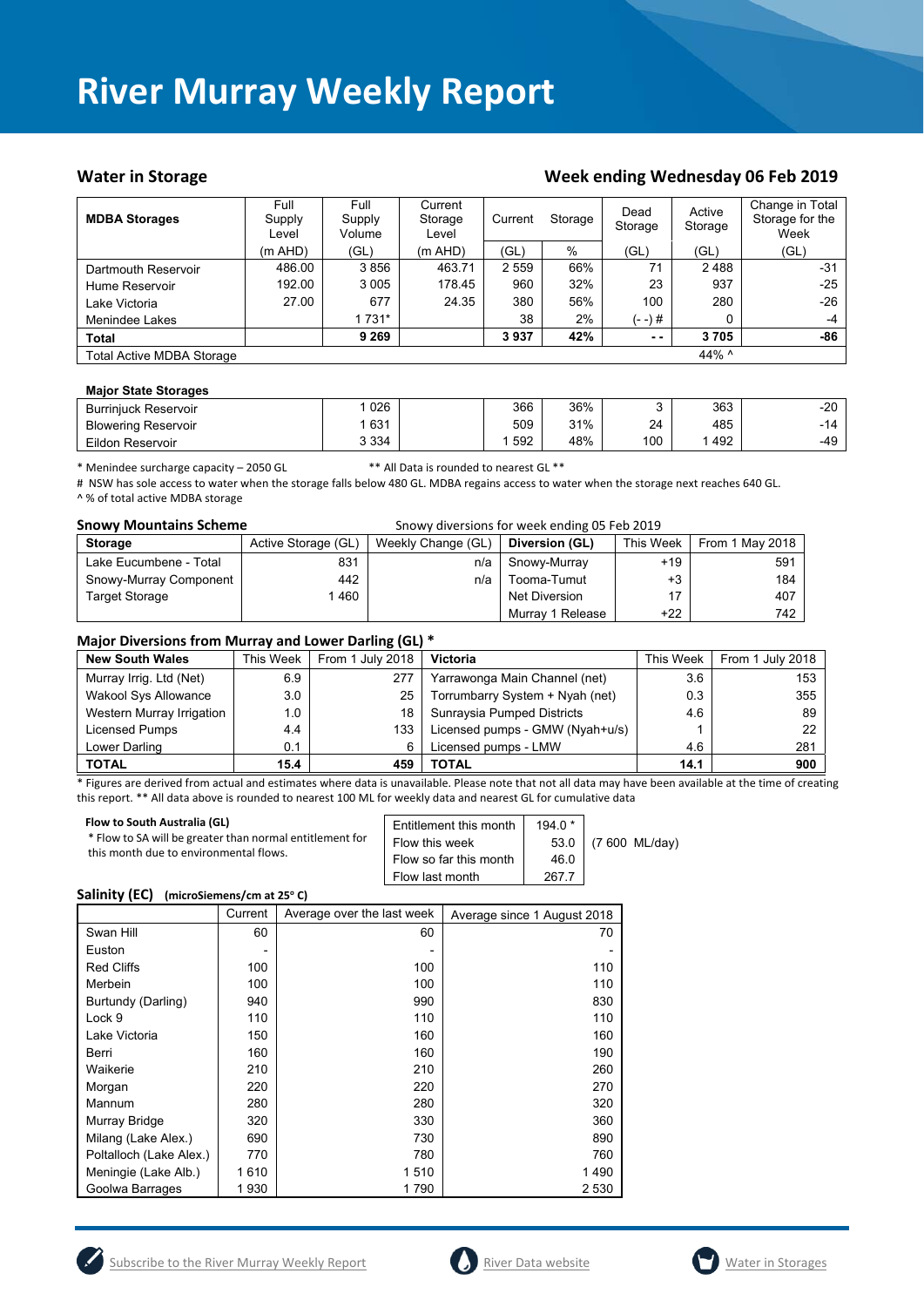

# MURRAY<mark>–</mark><br>DARLING

#### River Levels and Flows **River Levels and Flows Week ending Wednesday 06 Feb 2019**

|                                  | Minor Flood    | Gauge | Height                   | Flow     | Trend                    | Average Flow this | Average Flow last |
|----------------------------------|----------------|-------|--------------------------|----------|--------------------------|-------------------|-------------------|
|                                  | Stage          | local | (m)                      |          |                          | Week              | Week              |
| <b>River Murray</b>              | (m)            | (m)   | AHD)                     | (ML/day) |                          | (ML/day)          | (ML/day)          |
| Khancoban                        |                |       |                          | 4 140    | F                        | 3 2 2 0           | 4510              |
| Jingellic                        | 4.0            | 1.72  | 208.24                   | 4610     | R                        | 3680              | 4790              |
| Tallandoon ( Mitta Mitta River ) | 4.2            | 2.67  | 219.56                   | 5 2 8 0  | F                        | 5 2 3 0           | 5 5 20            |
| Heywoods                         | 5.5            | 2.79  | 156.42                   | 11 150   | F                        | 11 770            | 13 680            |
| <b>Doctors Point</b>             | 5.5            | 2.68  | 151.15                   | 11 4 30  | F                        | 12 350            | 14 730            |
| Albury                           | 4.3            | 1.69  | 149.13                   |          | $\overline{\phantom{a}}$ |                   |                   |
| Corowa                           | 4.6            | 2.68  | 128.70                   | 12 100   | R                        | 12 3 20           | 13 930            |
| Yarrawonga Weir (d/s)            | 6.4            | 1.50  | 116.54                   | 8800     | S                        | 8820              | 9 1 9 0           |
| Tocumwal                         | 6.4            | 2.07  | 105.91                   | 8 5 20   | S                        | 8680              | 8980              |
| Torrumbarry Weir (d/s)           | 7.3            | 2.65  | 81.19                    | 7 900    | S                        | 7970              | 7650              |
| Swan Hill                        | 4.5            | 1.53  | 64.45                    | 8 2 4 0  | R                        | 7870              | 7720              |
| <b>Wakool Junction</b>           | 8.8            | 3.52  | 52.64                    | 9980     | R                        | 9730              | 9480              |
| Euston Weir (d/s)                | 9.1            | 1.67  | 43.51                    | 8690     | R                        | 8 3 1 0           | 7810              |
| Mildura Weir (d/s)               |                |       |                          | 7 1 6 0  | F                        | 6970              | 6 3 4 0           |
| Wentworth Weir (d/s)             | 7.3            | 2.83  | 27.59                    | 5910     | R                        | 5 600             | 4790              |
| Rufus Junction                   | ۰              | 3.62  | 20.55                    | 7 2 7 0  | R                        | 7 0 0 0           | 6900              |
| Blanchetown (Lock 1 d/s)         | $\overline{a}$ | 0.68  |                          | 3890     | $\mathsf{R}$             | 3 9 2 0           | 3630              |
|                                  |                |       |                          |          |                          |                   |                   |
| <b>Tributaries</b>               |                |       |                          |          |                          |                   |                   |
| Kiewa at Bandiana                | 2.8            | 0.84  | 154.07                   | 300      | R                        | 410               | 820               |
| Ovens at Wangaratta              | 11.9           | 7.85  | 145.53                   | 310      | $\mathsf{R}$             | 330               | 300               |
| Goulburn at McCoys Bridge        | 9.0            | 2.37  | 93.79                    | 2610     | F                        | 2830              | 2840              |
| Edward at Stevens Weir (d/s)     | 5.5            | 2.42  | 82.19                    | 2670     | F                        | 2 6 5 0           | 2620              |
| Edward at Liewah                 |                | 2.98  | 58.36                    | 2 500    | S                        | 2 500             | 2 3 8 0           |
| Wakool at Stoney Crossing        |                | 1.55  | 55.04                    | 770      | S                        | 780               | 820               |
| Murrumbidgee at Balranald        | 5.0            | 0.94  | 56.90                    | 570      | F                        | 560               | 230               |
| Barwon at Mungindi               | 6.1            | 3.10  |                          | 0        | F                        | 10                | 20                |
| Darling at Bourke                | 9.0            | 2.38  | $\overline{\phantom{a}}$ | 0        | F                        | $\Omega$          | $\Omega$          |
| Darling at Burtundy Rocks        |                | 0.63  | $\blacksquare$           | 10       | R                        | 10                | 10 <sup>1</sup>   |
|                                  |                |       |                          |          |                          |                   |                   |

Natural Inflow to Hume 1 140 | 1 140 | 1 140 | 1 140 | 1 140 | 1 140 | 1 140 | 1 150 | 1 | 1010 | 1010 | 1010 | 1010 | 1010 | 1010 | 1010 | 1010 | 1010 | 1010 | 1010 | 1010 | 1010 | 1010 | 1010 | 1010 | 1010 | 1010 | 1010

(i.e. Pre Dartmouth & Snowy Mountains scheme)

**Weirs and Locks** Pool levels above or below Full Supply Level (FSL)

| Murray             | FSL (m AHD) | u/s     | d/s     |                       | FSL (m AHD) | u/s     | d/s     |
|--------------------|-------------|---------|---------|-----------------------|-------------|---------|---------|
| Yarrawonga         | 124.90      | $-0.06$ |         | No. 7 Rufus River     | 22.10       | $-0.18$ | $+1.31$ |
| No. 26 Torrumbarry | 86.05       | $-0.00$ |         | No. 6 Murtho          | 19.25       | $+0.02$ | $+0.16$ |
| No. 15 Euston      | 47.60       | $+0.23$ |         | No. 5 Renmark         | 16.30       | $+0.04$ | $+0.24$ |
| No. 11 Mildura     | 34.40       | $+0.00$ | $+0.20$ | No. 4 Bookpurnong     | 13.20       | $+0.05$ | $+0.75$ |
| No. 10 Wentworth   | 30.80       | $+0.10$ | $+0.19$ | No. 3 Overland Corner | 9.80        | $+0.02$ | $+0.18$ |
| No. 9 Kulnine      | 27.40       | $-0.04$ | $-0.42$ | No. 2 Waikerie        | 6.10        | $+0.00$ | $+0.15$ |
| No. 8 Wangumma     | 24.60       | $-0.45$ | $-0.09$ | No. 1 Blanchetown     | 3.20        | $+0.02$ | $-0.07$ |

#### **Lower Lakes FSL = 0.75 m AHD**

Lake Alexandrina average level for the past 5 days (m AHD)  $\Big| 0.58$ 

| <b>Barrages</b>       |              |               | <b>Fishways at Barrages</b> |           |                        |                 |                            |  |
|-----------------------|--------------|---------------|-----------------------------|-----------|------------------------|-----------------|----------------------------|--|
|                       | Openinas     | Level (m AHD) | No. Open                    | Rock Ramp | <b>Vertical Slot 1</b> | Vertical Slot 2 | <b>Dual Vertical Slots</b> |  |
| Goolwa                | 128 openings | 0.58          |                             |           | Open                   | Open            |                            |  |
| Mundoo                | 26 openings  | 0.54          | All closed                  |           |                        |                 | Open                       |  |
| <b>Hunters Creek</b>  |              |               |                             |           | Open                   |                 |                            |  |
| <b>Boundary Creek</b> | 6 openings   |               |                             |           | Open                   |                 |                            |  |
| Ewe Island            | 111 gates    |               | All closed                  |           |                        |                 | Open                       |  |
| Tauwitchere           | 322 gates    | 0.54          |                             | Open      | Open                   | Open            |                            |  |

AHD = Level relative to Australian Height Datum, i.e. height above sea level